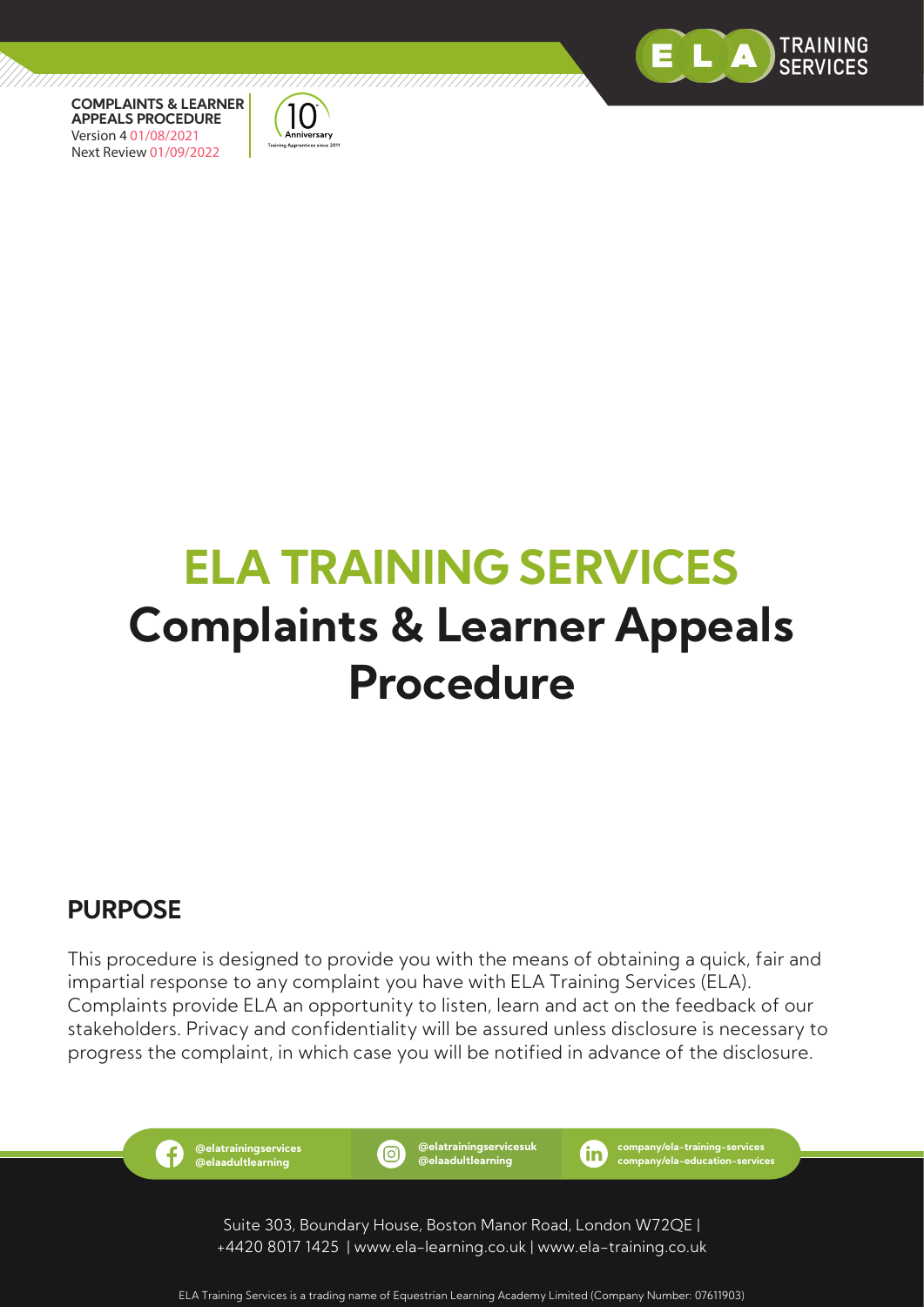



# **COMPLAINTS & APPEALS PROCEDURE**

## **DEFINITION AND SCOPE**

A complaint is an expression of dissatisfaction about the performance or conduct of a member of ELA staff (or someone who we have appointed to perform a role on our behalf), and/or the quality of the education, training or service delivered.

You are entitled to invoke this complaints procedure if you feel dissatisfied with any aspect of service to yourself provided by ELA. The following matters are specifically **excluded** from its provisions:

- Disciplinary matters for which there is a separate procedure
- Any matter determined by legislation

**@elatrainingservices @elaadultlearning**

f

Whilst it may not always be necessary to hold face-to-face meetings with you when considering your complaint, either party may request a meeting. Throughout the complaints procedure you have the right to be accompanied to all meetings by a person of your choice.

## **COMPLAINTS PROCEDURE**

#### **Informal stage**

**1**. If you have a complaint, you should take it up in the first instance with the member of staff directly concerned within seven working days of the issue arising. This is often best done verbally and informally, although you may present your complaint in writing if you wish.

**2**. The member of staff involved will report back to you within five working days and attempt to resolve the issues raised. Most complaints do not progress beyond this initial stage.

#### **Formal stage**

**1**. If you are not satisfied with the outcome of the informal stage, you may refer the matter in writing to the Company Director within seven working days of the response at the informal stage.



<u>(ဝ)</u>

**@elatrainingservicesuk @elaadultlearning**

**company/ela-training-services company/ela-education-services**

ïn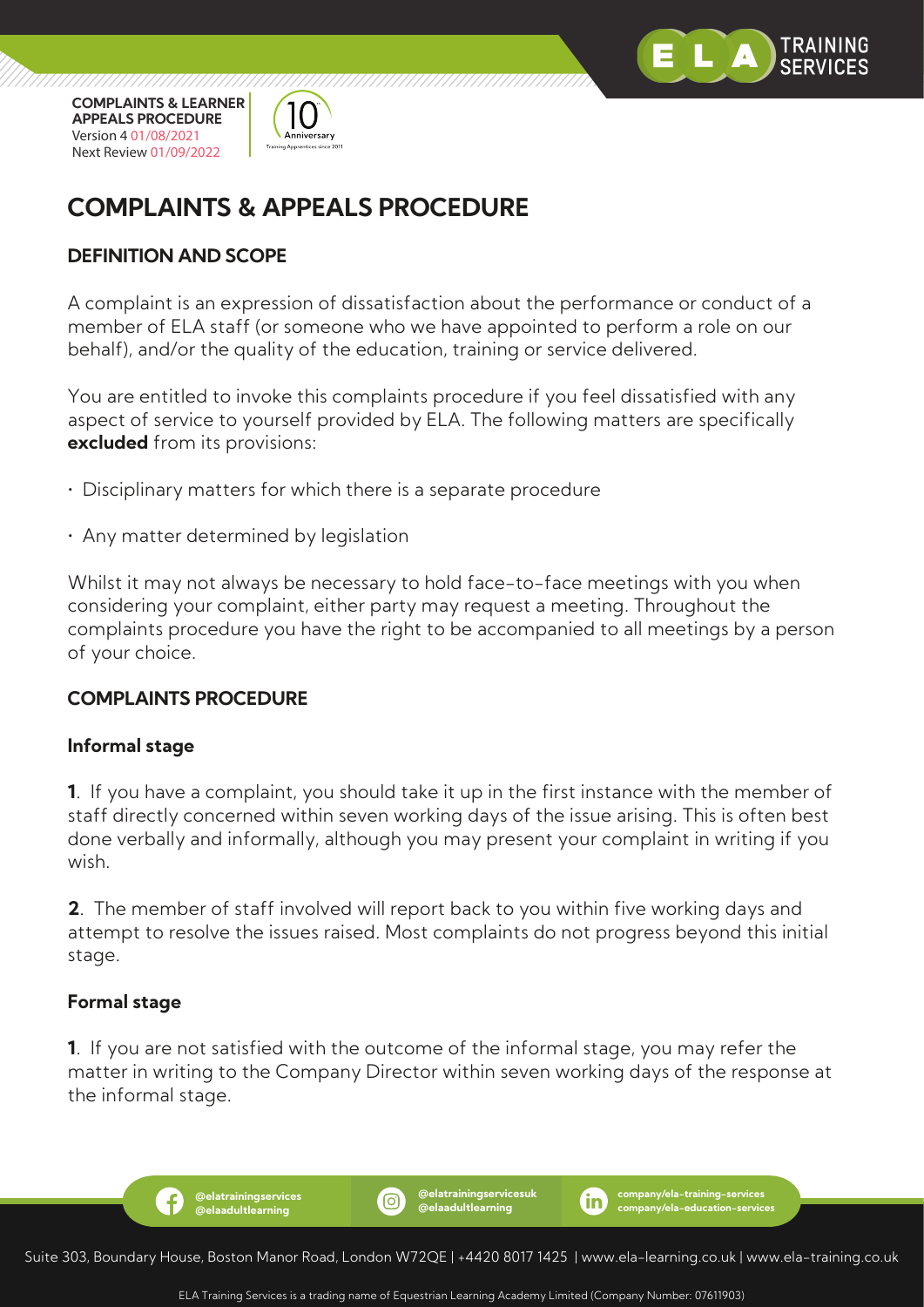



- **2**. It is important that you detail in your complaint:
- Your name
- How you may be contacted (preferably address and telephone number)
- The general nature of your complaint

• The specific substance of your complaint (including names, dates and documentary evidence where relevant)

• Details of the action you have taken under the informal stage, and the outcome, reason for your dissatisfaction and any proposals you may have for its satisfactory resolution.

**3**. The Company Director will acknowledge the complaint within five working days of receipt. The Director will then consider whether the complaint is well-founded. If it is not, the complaint will not proceed and the complainant will be informed within ten working days of the reasons why the complaint was found to be not well-founded.

**4**. Alternatively, if the complaint is well-founded, the Company Director will contact the student or member of the public within ten working days to inform them they will be dealing with the complaint.

**5**. The Company Director will provide a final written response within a further twenty working days where possible and will maintain a record of the complaint.

All formal complaints should please be referred to the **Senior Leadership Team, ELA Training Services, Boundary House, Boston Manor Road. London, W7 2QE**  Telephone 0208 0171425 / info@ela-training.co.uk

# **COMPENSATION AND EXPENSES**

**@elatrainingservices @elaadultlearning**

f

ELA Training Services may, at its discretion, reimburse a successful complainant reasonable and proportionate incidental expenses, necessarily incurred and claimed by complainants.

ELA's total liability to you in respect of all other losses arising under or in connection with the Terms and Conditions, whether in contract, tort – including negligence, breach of statutory duty, or otherwise – shall in no circumstances exceed the value of the Course Fees received.

Suite 303, Boundary House, Boston Manor Road, London W72QE | +4420 8017 1425 | www.ela-learning.co.uk | www.ela-training.co.uk

ி

**@elatrainingservicesuk @elaadultlearning**

**company/ela-training-services company/ela-education-services**

ïn